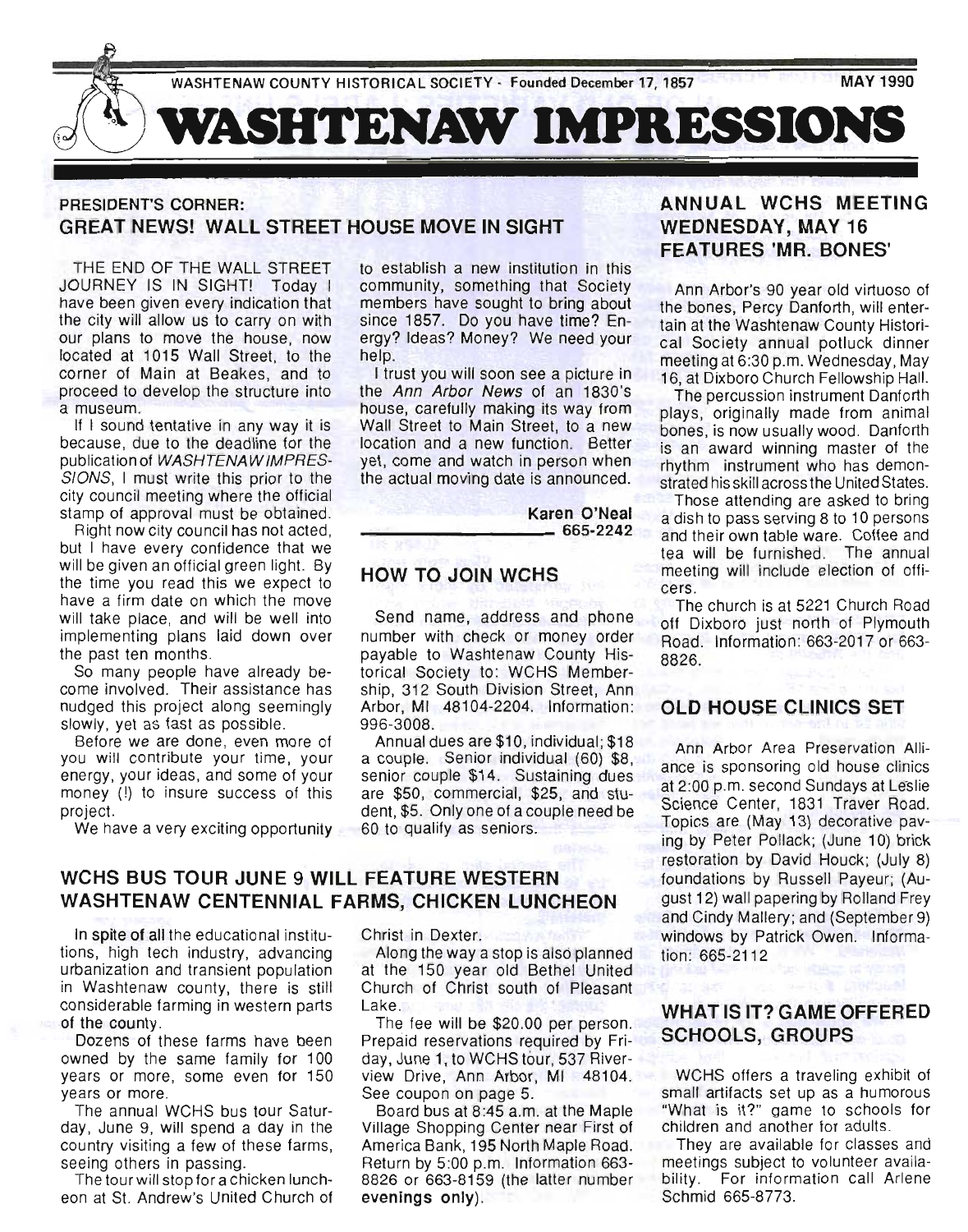# **ARBORETUM RENAISSANCE: RESTORATION OF OLD VARIETIES, LABELS UNDERWAY**

It's not a U-M football game, it's not the Ann Arbor Art Fairs, but it attracts an estimated 100,000 or more visitors a year in Ann Arbor.

It's the University of Michigan's Nichols Arboretum, founded in 1907 between Geddes Avenue and the Hu ron River.

Professor Harrison L. Morton, associate dean of the U-M School of Natural Resources and director of the Arboretum, gave a slide talk on "Managing Nichols Arboretum for Historical Integrity" at the April WCHS meeting.

He started by offering free draft copies of a new pocket guide to the Arboretum, soon to be published, as well as a new guide to 50 of the most important trees and plants to be found there .

There were also available some copies of the July/August 1988 Michigan Alumnus featuring an article on the Arboretum.

The pocket guide is being produced this semester by a group of master's degree students who are working to produce interpretive walkway guides for central campus, medical campus and the Arboretum.

"The Arboretum has a long history, but in the last 15 or 20 years, perhaps a little bit longer, we've fallen behind a little bit in the sense that we have not made good use of the materials for teaching students or working with the public in terms of being able to provide maps and lists of materials," Professor Morton said.

"It seems kind of strange that an arboretum with hundreds of different kinds of plants did not have a list available to visitors and school children.

"These materials are now available and we will keep coming out with new materials. We're sending them directly to grade schools and asking the teachers if they would like to bring school kids to the Arboretum.

"We know that a lot of recreation goes on in the Arboretum. We're not against that, but we feel that, particularly in a University setting, that if we do not use the state funds for an educational and research purposethen we are missing out on our duty."

"The Arboretum continues to change over time. No living materials stay the same. Some of the materials that were planted in 1910 are now being



Photos courtesy 01 Prolessor Morton **U-M's NICHOLS ARBORETUM View from upper valley toward old orchard.** 

out competed by more vigorous, younger materials which were not introduced but came in on the wind or by squirrels and so on.

"One of our missions on the Arboretum is to go back and restore, as best we can, the historical plant materials.

"Now that is somewhat a tough task because in many cases we don't have good records. In some cases we do.

"Instead of putting in new varieties which are available on the market now, we're trying to go back and find the names of the old materials which were there when the collection was started.

"The second step, of course, is to try to find those materials and find someone who could donate those materials.

"What a massive change we've seen in the 70 or so years since the Arboretum started. At that time it was some distance from central campus. Of course, the city has built up all around it.

It is now essentially surrounded by a metropolitan area and that makes it even more valuable than ever, simply because of it's location.

''The sign at the Geddes Avenue entrance saying, 'Nichols Arboretum, Don't...Don't...Don't...,' is not particularly encouraging and welcoming. We're trying to change the sign.

"We are restricted by the University

to use white letters on blue, that's their general code. We are going to move most of this information, especially the 'don't' to the inside and simply say, 'Welcome to Nichols Arboretum.'

"Another group of master's students last year started to draw together much of the historical material which has been scattered here and there, much in Bentley Library, some in other places ."

Their map showed seven or eight gifts of land to the University, totaling 120 to 125 acres, that make up the Arboretum.

The first piece was donated by Walter and Esther Nichols in 1906. It is the part which has the narrow entrance to Geddes Avenue. From the Geddes entrance, "the topography gently falls 180 feet in elevation to the southern bank of the Huron River," according to the new interpretive guide.

"One of the first persons to work on the Arboretum was O.C. Simonds, an 1878 alumnus who established what is now a department of landscape architecture.

"He became world famous for some elements of his landscape design, particularly what he called his 'long view.'"

Professor Morton showed some early views of the Arboretum, which had reverted from farm land. In recent views it was much more filled in.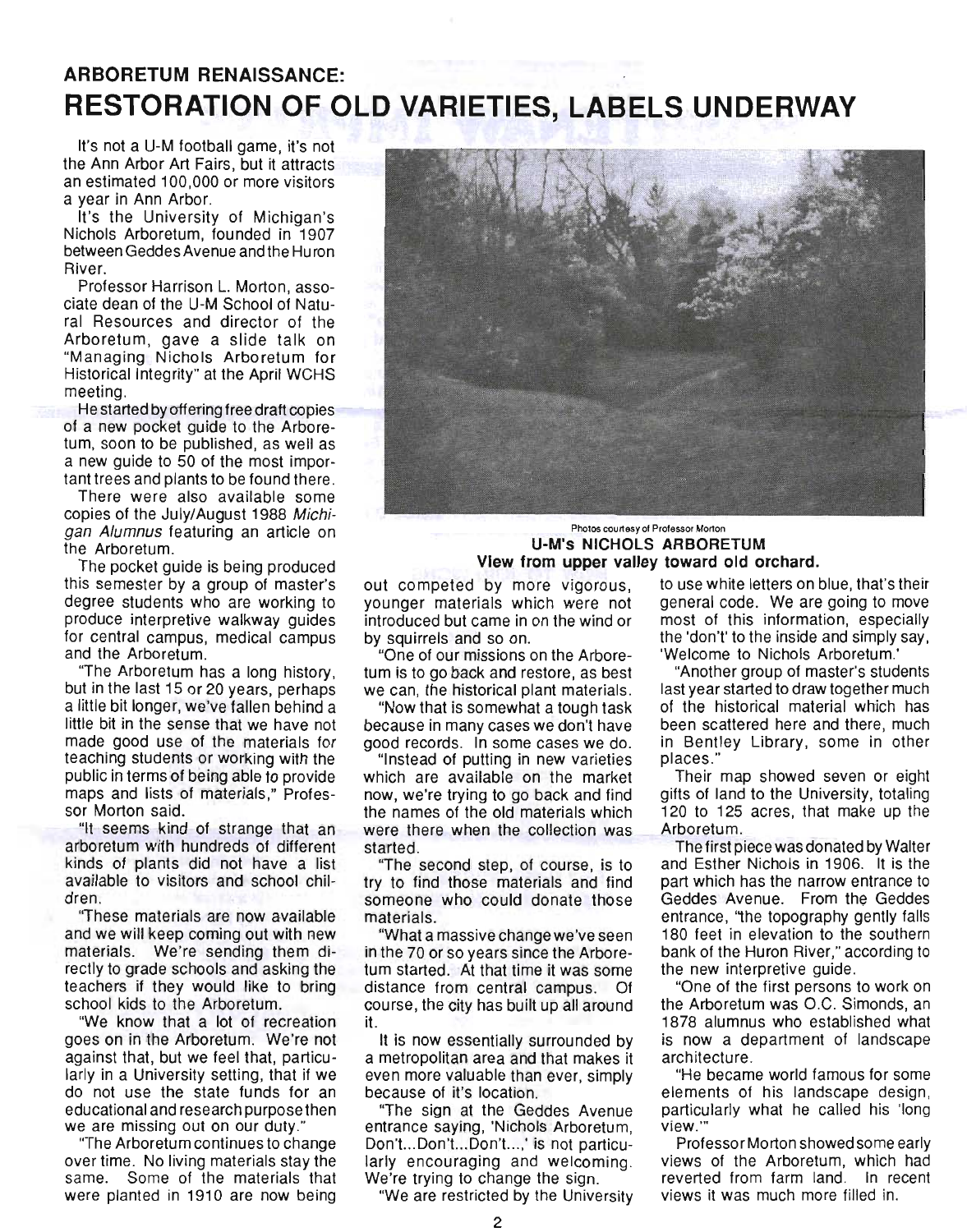"At one time this was the new gate. That gate has been moved by students several times over the years. Every time we managed to find it and bring it back. It's still on Geddes. I think that it's one of the symbols of Ann Arbor."

One of the early prints showed the main road leading from Geddes down into the Arboretum. In earlier years, cars were allowed to drive in. Other views showed the old greenhouse.

"When the land was donated to the University, the stipulations were that it would be used for an arboretum and botanical garden. Those two still exist but they have evolved different facilities in different locations."

He noted that the U-M Botanical Garden was on Iroquois for a number of years before it moved to its present location on Dixboro Road.

"It was difficult to raise in the Arboretum many of the materials that professors of botany wanted to have grown. It wasn't the kind of research area that was needed for the time.

"Now we see the Arboretum probably as it looks today, at this hour [undulating green lawns dotted with student couples sunning themselves].

"We estimate that the Arboretum has somewhere over 100,000 visitors a year. We have done that by simply going out at various times of the day and making head counts and doing that over one or two seasons, then blowing that figure up to cover a year. We didn't even count the people who are in there after ten o'clock at night.

"Gil Jaeger, Arboretum superintendent, says there is never a day, never an hour of the day, when there is not someone in the Arboretum."

A 1927 commencement bulletin called attention to the peony gardens in the Arboretum which opened to the public that year. That was about five years after they were started. There also was a rose collection around the outside. An early view showed a fence around the peony garden.

They have a detailed 1932 map of the peony collection. The earliest flowering are in the section towards Ronald McDonald House. Midseason varieties are in the middle and the latest blooming are furthest away. A one time center aisle of grass has been replaced by chips.

"Joggers will run through there, which is fine, but we don't like football playing in the peonies which students tend to do as these plants are coming up. However, it's still a very nice collec-



#### **ARBORETUM PEONY GARDEN**

tion."

Professor Morton has two graduate students that work year around on the Arboretum. They are studying for master's degrees and they will go on to some of the major arboretums in the country.

"In other words, this is professional training for them. They are taking advanced classes in plant with Herb Wagner and others around campus. I recruit nationally and fund them on a year around basis.

"The peony collection was donated by the Dr. W.E. Upjohn family of Upjohn Pharmaceutical Company. He was an amateur peony developer and he had a very large collection. All the varieties were named.

"Much of the collection which was over in Kalamazoo has since been lost. I've tried to find some of the plants that are missing but I can't.

"There were 300 and some cultivars of peonies. We have about 250 left. Now the students are recording all the information on all the cultivars--when they flower, height, color, and making sure they match with what's described.

"The next step is to go to the American Peony Society and say "Here's what missing. Have you got any of the old varieties in your garden that you can positively identify? We'd like to incorporate them back into the collection ."

The roses which were once all around the edge of the peony gardens, with all the varieties named, have all disappeared.

The roses were planted on a steep bank that is difficult to mow so they are going to start putting old roses back, not new varieties.

"We have many students working on the Arboretum now, both in undergraduate class projects as well as groups of master's students .

"One group of master's students wanted to think about different places on the Arboretum where we might have some kind of facility. Can you imagine taking 30 school kids down to the bottom of the Arboretum and all of a sudden there is a downpour?

"Where are the kids going to go? Where can we put some educational materials? This is a long run goal to have some kind of modest facility. One might be at the river, one might be in the flat area around the peony garden."

Student ideas include redistributing the peony collection, keeping all the materials, but also providing parking there. Another group thinking big, suggested building a bridge across the river.

Yet another group are working on the Geddes entrance. It is essentially inaccessible to the handicapped.

"We would like to make a small loop where people could get a long view across and still come in by wheelchair or walking, even if it's walking very carefully.

"We are thinking about moving the gate over Slightly to allow some park-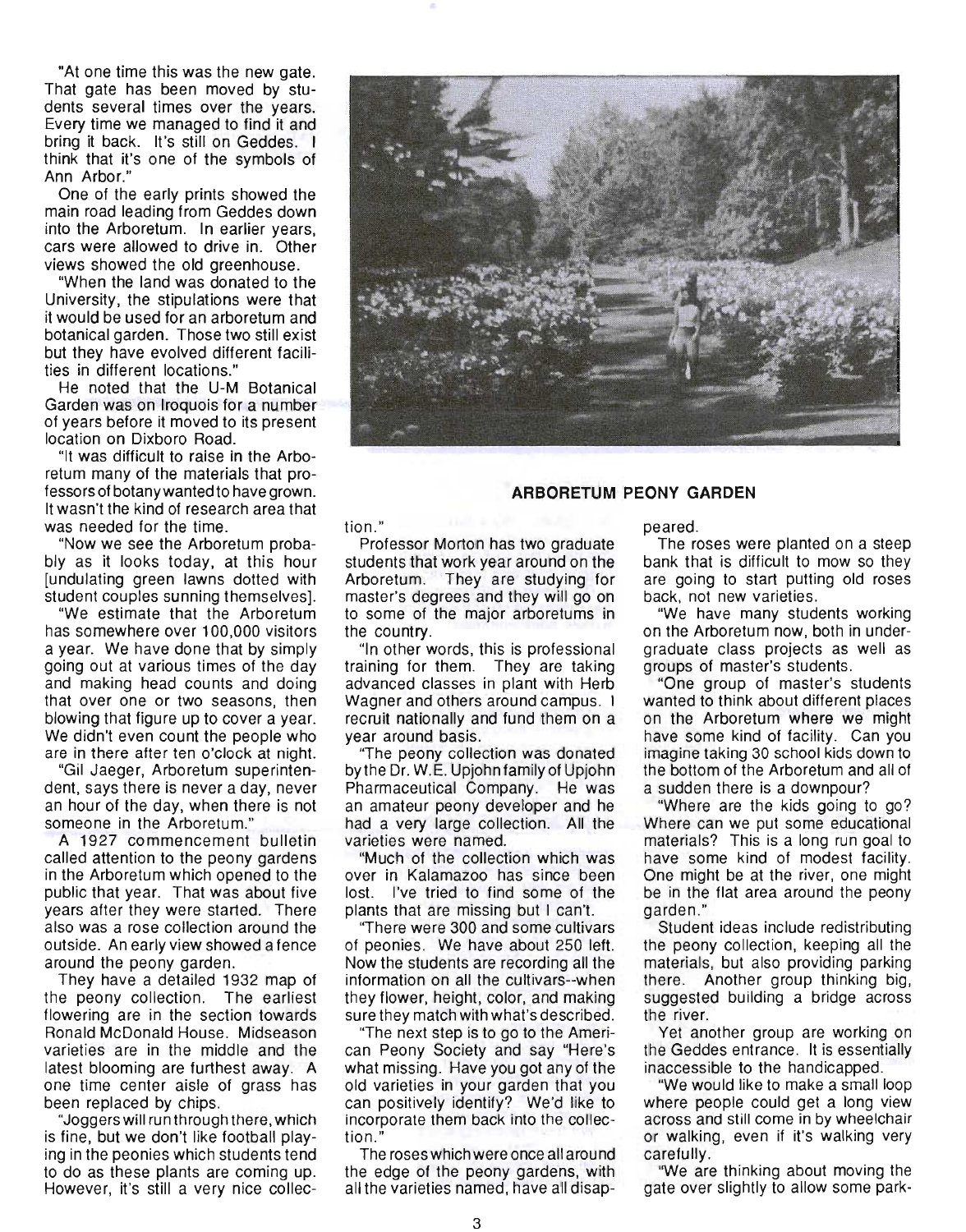

#### **ARBORETUM LILAC DISPLAY**

ing or, at least, a place we could drop people off out of the traffic lane. Now a bus would have to stop in the middle of the street to drop school kids off.

"There's lots of little things that we can do. Here's a thing that's not too obvious, you drive by the Arboretum on Geddes and you don't see it because the shrub hedge is in the way. There is no good reason for that because there are fences behind it and more plant material.

"We're thinking of how we can redo that so that people as they go by, have a good view of the Arboretum."

He showed eroded paths as one of the problem areas and noted that the problem is made worse by the new mountain bikes.

"They seem to go everyplace, and the steeper the hill the better they like it. "

"The mountain bikes haven't done all this . This is from pedestrian foot traffic as well. Joggers run through, R.O.T.C. runs through."

Finally, last winter, to cut some of the major erosion on a very popular trail, they reluctantly decided to put in some treads and risers over part of it.

"I can see where we could build stairs to the moon almost. I'm not advocating that. However, we're put in a position here with very high traffic ."

"Shortly, we will be moving forward on some signing, for example, signs which will show the visitor where he is at anyone time and how to get to the next point. We'll have locations of trees and plant materials, not only on the trees but on lists. Fifty trees are tagged now with large tags."

The earlier small tags, over the years, have dropped off or been stolen or the names have changed.

"We'll do another 200 or so this summer with a slightly less conspicuous sign."

. One of the worst problems they have is sliding in winter. Many students and others have been injured sliding down hill on toboggans, cafeteria trays and whatever. "We need to be constantly vigilant about that."

He showed views of some of the more important plant collections. First was the *ericaceous* collection, rhododendrons, azaleas and others. The plants are doing well and they plan to improve that collection.

"Another collection which many people may remember was the lilacs. From what I gather, the Arboretum was famous for its lilacs.

"It was established on terraces which, as I understand it, had been farm terraces." There are several terraces four feet apart.

Trees and other shrubs have seeded in among the lilacs and are crowding them out. "Many of them are almost buried in the collection of materials that came in on their own."

"We have taken out much of the big old wood that is infested with lilac borer and, hopefully, many of these will sprout off the old roots. There's no guarantee though."

"Again the problem is trying to find old records of what all was there. We are in correspondence with some folks in Europe who have many of these old varieties which we hope to be able to get."

Another collection is the Araliaceae collection just off Geddes. A small collection of three or four species, it includes a large Ka/opanaxtree. Over the years a lot of other things have invaded it.

"You know, as soon as you start up a chain saw or chipper, somebody will come along and say why do you dare cut anything in the Arboretum.

"One of our educational problems is to convince people that what we are taking out are not valuable things, its the buckthorn and honeysuckle and all these things that come in and establish themselves freely .

"Dow field is about ten acres of prairie plants. The last couple of years Professor Bob Grese and myself have been working with some graduate students.

"We've devised a scheme whereby the field is divided into three sections. Part of it is burned in the spring, part in the fall and part not burned but mowed as it has been for 25 years.

"Fire is the key to get back the prairie plants that have been there and are there. This past week we've had a burn, a magnificent, hot burn, but well under control, that took all the woody plants down to the ground.

"The prairie plants' roots, being buried, are safe. They come right back up. In fact, I think it might be partly green today, just three days later. It's a natural way to get butterfly plant and others which are as natural part of a prairie system.

"We do not have a detailed map of where all the plant materials are. Two students have been. working for almost two years now and we're at about 500 different plants that are on the Arboretum."

They are beginning to locate these, put them on the computer, make computer generated maps and tie all the information together.

He showed a Chinese fringetree, believed to be the only one in Michigan.

They have a very small wetland on the lower edge of the Arboretum. Some students this term are trying to figure out how to restore and keep it so the wet plants like marsh marigold do not disappear.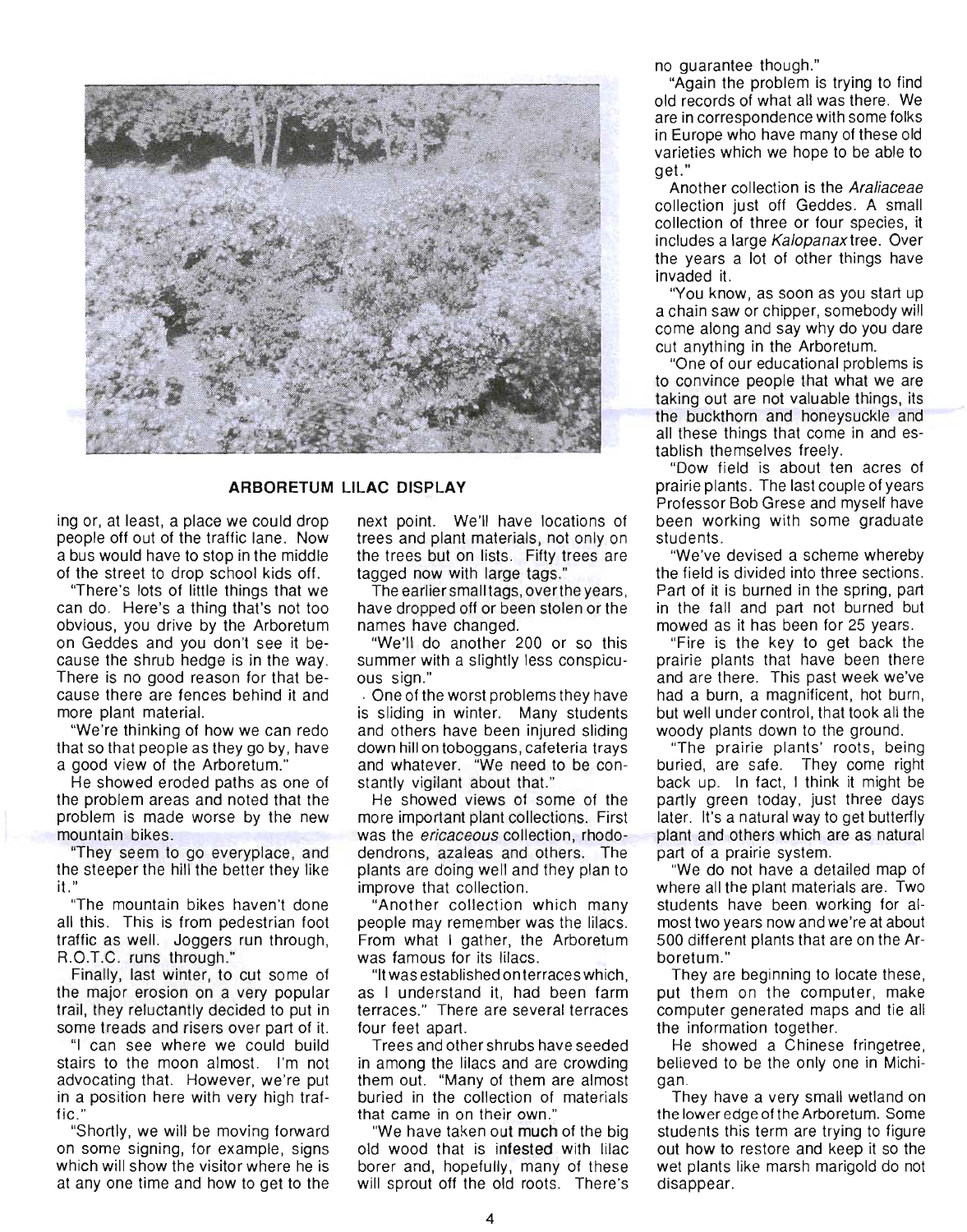Run off from Harvard Place and elsewhere brings a lot of silt with it and tends to fill it up. "We need to stop that.'

"We have a small research area in the Arboretum. Within a few days of putting some plants in, six trees were stolen, so we quickly put up a fence. Many of the neighbors objected to the fence. We only did so because of the problem of theft. Instead of painting it blue and gold as they did around Michigan Stadium, we decided to paint it black.

He showed the results of a windstorm about a year ago when 60 "magnificent white pines were either blown down or snapped off. These were some of the biggest and oldest trees. This was where many of the weddings took place."

"People who wanted to get married in the Arboretum would almost always pick this place. It's pretty well cleaned up now and we are starting to reestablish it.

"We also have a problem, a risk, that any tree, given enough time, will decay and fall over. We would be grossly negligent if we did not check occasionally for those trees we consider to be dangerous and remove them.

"We welcome any kind of passive recreation in the Arboretum, but we get jumped on by the railroad. The railroad says, 'hey, you're letting them go across the tracks.'

"No, we're not letting them go across . We have a sign we put up at the edge of the Arboretum that says 'do not cross the railroad track.' That lasts about 20 minutes.

"We're told that it's often University faculty members who will cut the fence and go through it.<br>"Perhaps you've seen the new bridge

that is going across for joggers and hikers. That could be a problem if it brings motorized bikes into the Arboretum. It's near Dow Field and Huron Towers ."

Steep hills in the Arboretum are time consuming to hand mow, he noted.

"But there are some magnificent plant materials in the Arboretum and, of course, one of our main goals is to keep them as best we can. We also want to introduce a lot more materials."

He showed a flowering dogwood and a pink flowering crab apple tree which would soon be in bloom again.

He showed examples of what O.C. Simonds had in mind when he became known for the "long view." It was not like looking down a city block and seeing the next and the next.

"It involved kind of a mystery in the landscape--you look into it and then it turns, and you wonder what is beyond that corner. That's the way the thing has been designed.

"We're always going to try to preserve the nice open space of the Arboretum, a magnificent part of it. I think in some cases, we are going to try to open up some of those views which have been limited and filled in by volunteer plants."

Someone asked if the underwater bridge that people used to drive over was still there. It's about 20-30 yards down river from the University Hospital Parking Lot 29, he said.

"You can see it when the dam is open or perhaps at noon when the sun is directly overhead."

Member Dorothy Mummery said her grandparents once owned land adjacent to the Nichols, which ran down to the river. Her grandmother sold it to the city and it became part of the Arboretum.



### MRS. TOWNSEND GIVES DOLLS, OTHER ITEMS

Mrs. Richard (Edna) Townsend of Forest Avenue has given WCHS several items including two dolls, a jumping jack, cherry pitter, baby and dolls shoes, doll hair, children's books, a linen spread and three trunks.

### ENTER DAD'S MUSTACHE IN KEMPF CONTEST

A mustache judging contest will be part of a summer Sing-along and salute to dad sponsored by Kempf House in the park next door to 312 South Division at 7:30 p.m. Saturday, June 16. Also barbershop quartet music.

Kempt House is open to visitors 1-4 p.m. Saturday and Sunday and will be open during Art Fair in July.

### CORNELL FIRST TO TEACH AMERICAN HISTORY

"American history is rising in importance in the estimation of the learned. Cornell University has a professor of American history-but it is the only one of the 369 college in our country which has ventured to make such an innovation."

-Harper's Bazar, November 11, 1871.

### CERTIFICATES OFFERED

Hand-lettered certificates are offered free of charge, framed if desired, by WCHS to organizations for milestone anniversaries. Information: 663-8826.

### WESTERN RESERVE GENEALOGY TOPIC

The Genealogy Society of Washtenaw County annual meeting, 1 :30 p.m. Sunday, May 20, will include a talk by Diane V. Gagel, "Research in the Western Reserve" plus a panel on "Organizing a Family Reunion." It is in Lecture Hall 2, Liberal Arts and Science Building, Washtenaw Community College.

| linen spread and three trunks. The munity College. |                                                                           |
|----------------------------------------------------|---------------------------------------------------------------------------|
|                                                    | <b>WASHTENAW COUNTY CENTENNIAL FARM TOUR</b><br>Saturday, June 9, 1990    |
| \$ ____________. Reservations due Friday, June 1.  | Please make reservations for ______ persons at \$20 each. Total enclosed: |
|                                                    | Send check or money order to:                                             |
|                                                    | <b>WCHS</b>                                                               |
|                                                    | c/o Lawrence W. Ziegler                                                   |
|                                                    | 537 Riverview<br>Ann Arbor, MI 48104                                      |
|                                                    |                                                                           |
| Name: _____                                        |                                                                           |
| Address: ______                                    |                                                                           |
| City/State/Zip: _____                              |                                                                           |
| Phone:                                             |                                                                           |
|                                                    | Please list name(s) as you wish them to appear on name tags.              |
|                                                    |                                                                           |
| 5                                                  |                                                                           |